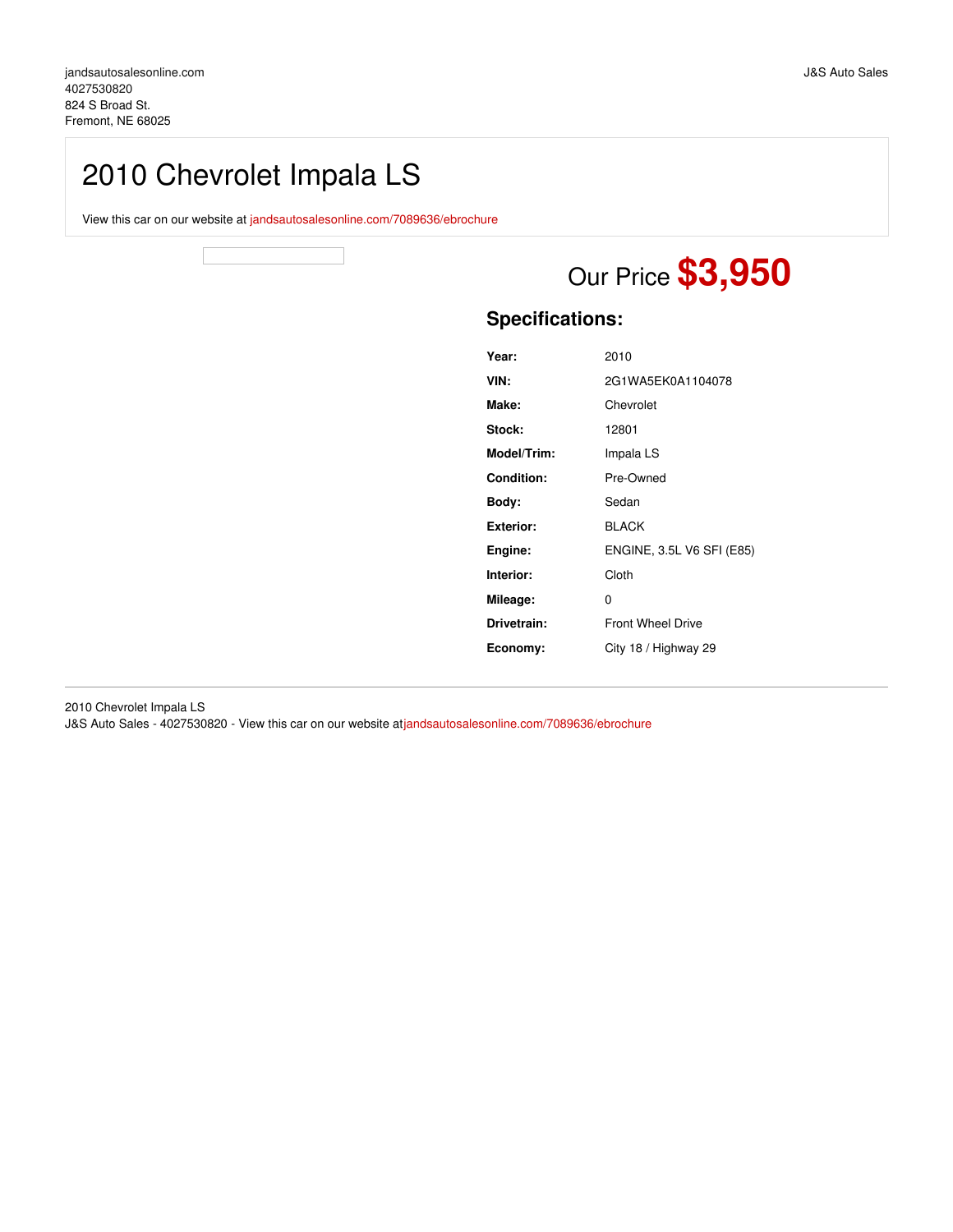

2010 Chevrolet Impala LS

J&S Auto Sales - 4027530820 - View this car on our website at[jandsautosalesonline.com/7089636/ebrochure](https://jandsautosalesonline.com/vehicle/7089636/2010-chevrolet-impala-ls-fremont-ne-68025/7089636/ebrochure)

# **Installed Options**

#### **Interior**

- Seats, front bucket, 40/40 Seat trim, cloth- Seat adjuster, driver 6-way power
- Seat adjuster, driver manual lumbar control- Seat, rear fixed bench- Shifter, floor console
- Steering column, Tilt-Wheel- Steering wheel, urethane
- Instrumentation, analog 4-gauge cluster with speedometer, tachometer, coolant
- temperature, fuel, trip odometer and Driver Information Center
- Oil life monitoring system
- Windows, power with driver Express-Down and passenger lockout
- Door locks, power programmable with lockout protection- Remote Keyless Entry
- Cruise control, electronic with set and resume speed Trunk release, remote
- Theft-deterrent system, vehicle, PASS-Key III+
- Air conditioning, dual-zone manual climate control with individual climate settings for driver and right-front passenger and air filtration system
- Defogger, rear-window electric- Applique, woodgrain on instrument panel and door
- Mirror, inside rearview manual day/night
- Assist handles, front passenger and rear outboard
- Lighting, interior with center-mounted dome and rear reading lights

#### **Exterior**

- Wheels, 16" (40.6 cm) steel with deluxe bolt-on wheel covers (Fleet or Government order types only. Not available with FDR order type and VN9.)
- Tires, P225/60R16 all-season, blackwall (Fleet or Government order types only. Not available with FDR order type and VN9.)
- Wheels, 17" (43.2 cm) fascia spoke painted sterling silver trim (Retail order types and FDR order type with VN9.)
- Tires, P225/55R17, all-season, blackwall (Retail order types and FDR order type with VN9 option.)
- Tire, compact spare- Moldings, body-color rocker
- Headlamps, halogen composite with automatic exterior lamp control
- Glass, Solar-Ray light-tinted- Mirrors, outside power-adjustable body-color